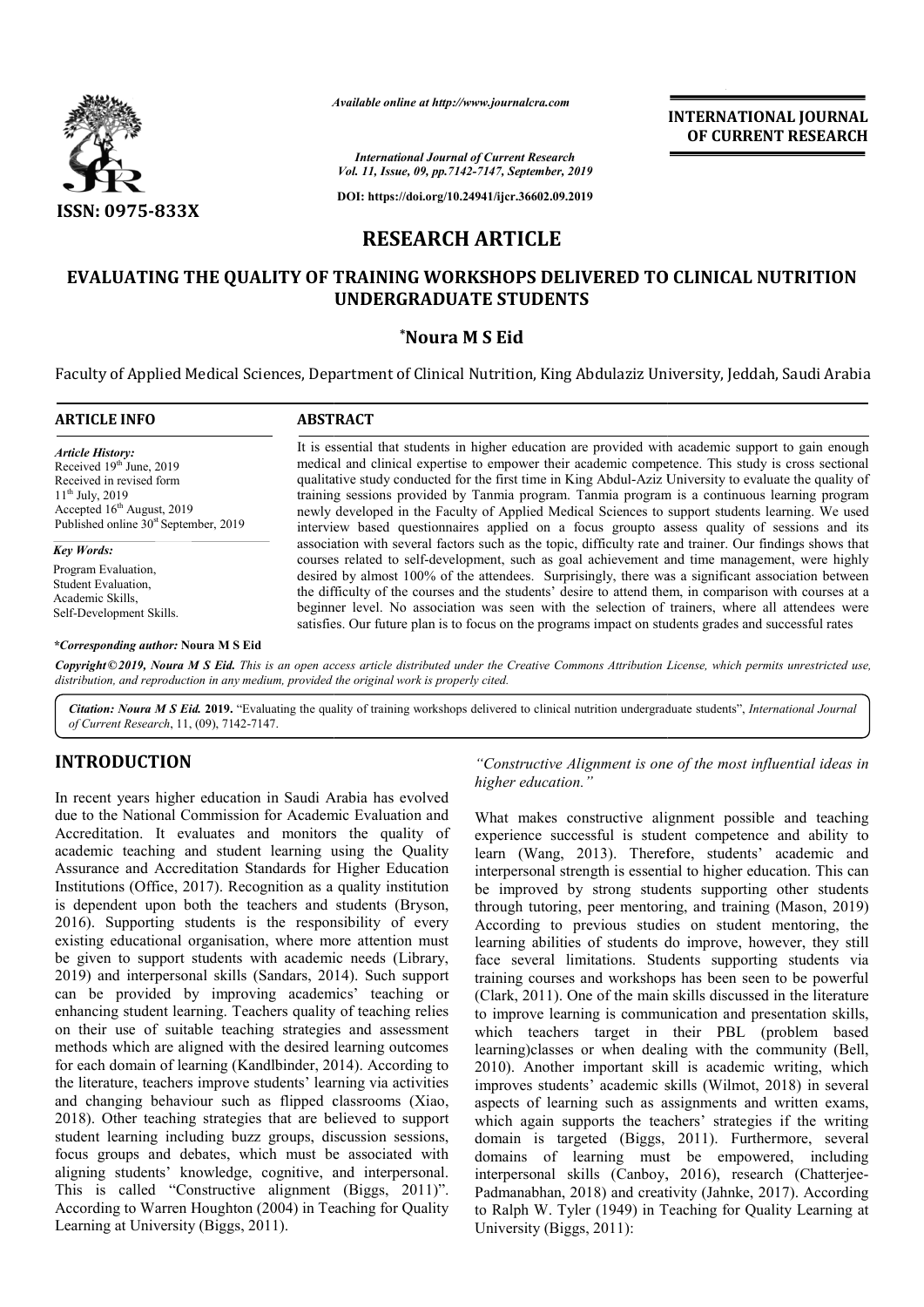*"Learning takes place through the active behaviour of the student: it is what he does that he learns, not what the teacher does."*

Thus, such skills are necessary to overcome academic challenges and support the teachers' productivity in class through their chosen strategies and assessment methods,  $\frac{1}{2}$  especially for new comers  $\frac{(16)}{10}$  who may be overwhelmed by their assignments, particularly if they lack the necessary skills, such as using certain computer programmes (Dawson, 1986). Skills training workshops can be planned to be part of the curriculum or an extracurricular activity. It is important to evaluate the effectiveness of these workshops using well developed methods (Lai, 2009) to draw conclusions and action plans to ensure the successful delivery of learning outcomes to students (Biggs, 2011).This study examines the effectiveness of "Tanmia" program in the Faculty of Applied Medical Sciences, under the Teaching and Continuous Learning Development Unit (Eid, 2015).

#### **MATERIALS AND METHODS**

Participants: A total of 137 students joined the workshops during 2017 (January 2017 till January 2018) out of a total of 413 students studying in Faculty of Applied Medical Sciences FAMS; Medical Technology Department (N=103), Physical Therapy Department (N=131), Clinical nutrition Department (N+109) and Diagnostic Radiology Department (N=70).

**Study Design:** An educational programme which studies the operation of nine academic skills workshops (medical Terminology, using Prezi to create presentations, mind mapping, how to conduct a community initiative, will power, skills in academic writing, skills in academic presentation, goal achievements and time management) in FAMS.

**Assessing effectiveness of the program:** We developed questionnaires to be completed at the end of each session toassess the instructors' efficiency, session quality and trainee satisfaction. The questionnaires describe suitability, difficulty level, quality of session and trainer, which were completed online, using Google surveys.

**Statistical Analysis:** Data from the Likert scale was reported as mean and SE. Other data was reported as a frequency and percentage (%). IBM SPSS statistics for windows version 20 (IBM Corp., Armonk, NY USA) was used to analyse the data. Differences in the Likert scale data were analysed using the non-parametric Kruskal Wallis test. The statistical significance of the difference in the frequency between groups was determined by the Pearson chi-square  $\chi^2$  test. The likelihood ratio was calculated when the assumptions were been violated. A  $P < 0.05$  value (two-sided test) was accepted as statistically significant.

#### **RESULTS AND DISCUSSION**

Our study was conducted for the first time in Saudi Arabia, where we developed a student support program, "Tanmia", for students in our faculty to serve all departments and enhance students' learning in the classroom. We run the program via nine courses through the academic year to teach academic skills (medical terminology, academic writing, and academic presentations), communication skills (Prezi, community initiative and mind mapping) and interpersonal skills (will power, goal achievement and time management). It is followed by an evaluation of session duration, difficulty level, session quality and instructor quality using developed surveys. The evaluation was conducted immediately after the intervention to measure the effectiveness of the courses on the day. The aim is to provide higher quality training to offer students the maximum and best training techniques (Booth, 2009). According to the IMAS tool developed by the Canada Global Centre, setting the duration is an important element of the productivity of the session, which must be aligned with level set and the audience's needs. It must be set according to the tools, topics and levels of involvement (http://cglobalc.com/? AspxAutoDetectCookieSupport=1.). Our findings show that with regards to course duration, most attendees were happy with all courses provided, which was two hours, given as a course rather than a three- to five-hour workshop. The attendees' feedback pointed out several limitations in other aspects, such as audio and space, especially with the first workshop on Medical Terminology.

**Table 1. The time required for sessions delivered in the program has been evaluated using interview-based questionnaires (reported as a frequency and percentages)**

|                                    | Verv short |          | Suitable |         | Very long |          | P value   |
|------------------------------------|------------|----------|----------|---------|-----------|----------|-----------|
|                                    | n          | $N\%$    | n        | $N\%$   | n         | $N\%$    |           |
| 1. Medical terminology             |            | 7.70%    | 47       | 90.40%  |           | .90%     | <b>NS</b> |
| 2.Prezi                            |            | 9.10%    |          | 81.80%  |           | 9.10%    |           |
| 3. Mind mapping                    |            | 7.70%    | 12       | 92.30%  |           | $0.00\%$ |           |
| 4. Community initiative            |            | $9.10\%$ | 20       | 90.90%  |           | $0.00\%$ |           |
| 5. Will power                      |            | 10.00%   |          | 90.00%  |           | $0.00\%$ |           |
| 6. Skills in academic writing      |            | $0.00\%$ | 14       | 100.00% |           | $0.00\%$ |           |
| 7. Skills in academic presentation |            | 9.10%    | 10       | 90.90%  |           | $0.00\%$ |           |
| 8. Goal achievement                |            | $0.00\%$ |          | 100.00% |           | $0.00\%$ |           |
| 9. Time management                 |            | $0.00\%$ |          | 100.00% |           | $0.00\%$ |           |

| Table 2. The difficulty level of the sessions delivered in the program has been evaluated using interview-based questionnaires |
|--------------------------------------------------------------------------------------------------------------------------------|
| (reported as a frequency and percentages)                                                                                      |

|                                    | Beginner |          | Intermediate |        | Advanced |        | P value        |
|------------------------------------|----------|----------|--------------|--------|----------|--------|----------------|
|                                    | n        | $N\%$    | n            | $N\%$  | n        | $N\%$  |                |
| 1. Medical terminology             | 20       | 38.50%   | 30           | 57.70% |          | 3.80%  | $R^2$ = 27.904 |
| 2.Prezi                            |          | 36.40%   | 4            | 36.40% |          | 27.30% |                |
| 3. Mind mapping                    |          | 15.40%   | 9            | 69.20% |          | 15.40% | $P = 0.023$    |
| 4. Community initiative            |          | 9.10%    | 14           | 63.60% | 6        | 27.30% |                |
| 5. Will power                      |          | 30.00%   |              | 20.00% |          | 50.00% |                |
| 6. Skills in academic writing      |          | 21.40%   | 6            | 42.90% |          | 35.70% |                |
| 7. Skills in academic presentation |          | 18.20%   | 6            | 54.50% |          | 27.30% |                |
| 8. Goal achievement                |          | $0.00\%$ |              | 50.00% |          | 50.00% |                |
| 9. Time management                 |          | $0.00\%$ |              | 50.00% |          | 50.00% |                |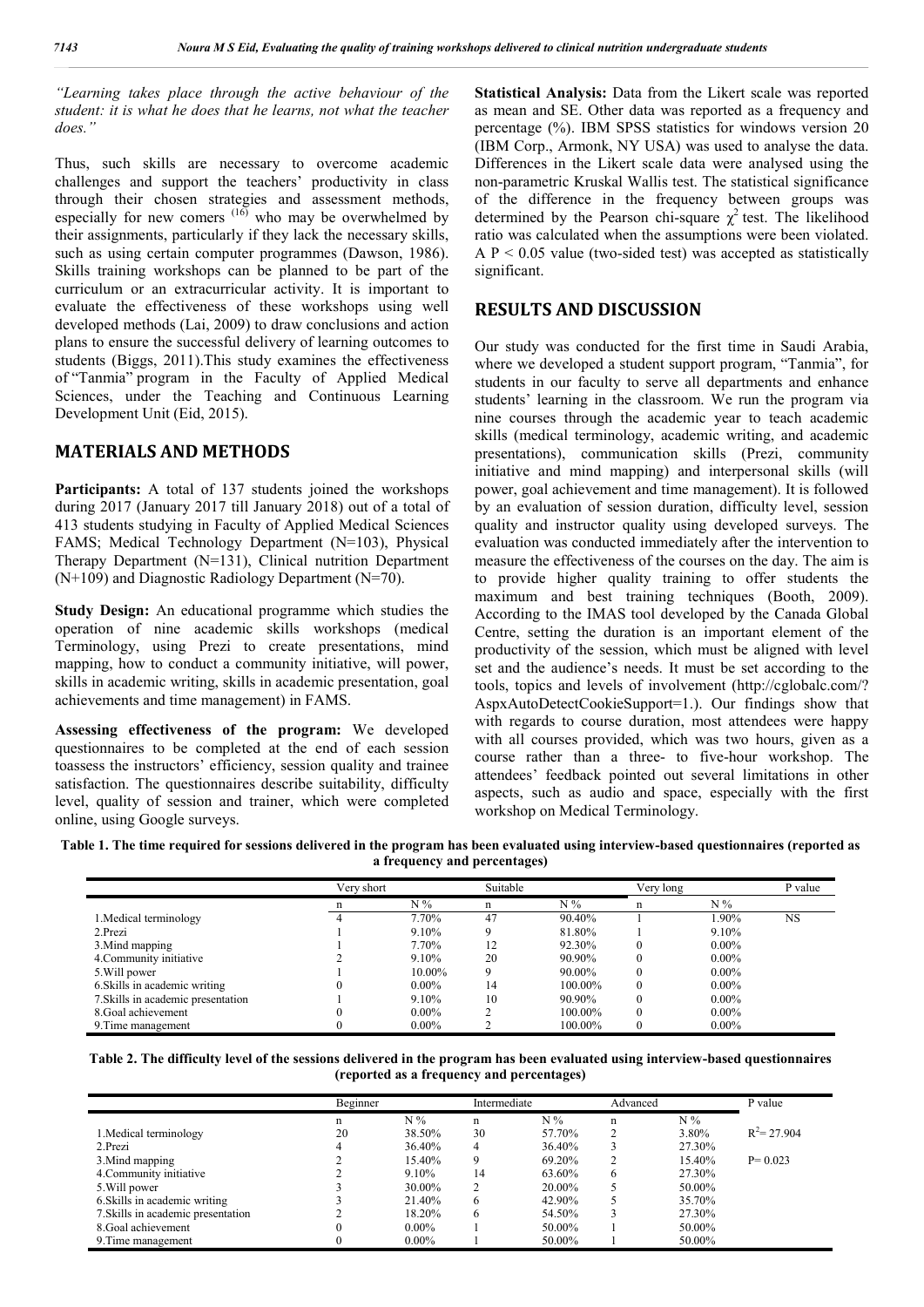#### **Table 3. This quality of sessions delivered in the program has been evaluated using interview-based questionnaires (reported as a frequency and percentages)**

| Workshop                           | Weak           |         | Good           |         | Excellent               |         | P value        |
|------------------------------------|----------------|---------|----------------|---------|-------------------------|---------|----------------|
|                                    | $\mathbf n$    | $N\%$   | $\mathbf n$    | $N\%$   | n                       | $N\%$   |                |
| Vision                             |                |         |                |         |                         |         |                |
| 1. Medical terminology             | $\overline{9}$ | 17.3%   | 15             | 28.8%   | 28                      | 53.8%   | $R^2 = 31.624$ |
| 2.Prezi                            | $\mathbf{1}$   | 9.1%    | $\mathbf{0}$   | $0.0\%$ | 10 <sup>10</sup>        | 90.9%   |                |
| 3. Mind mapping                    | $\theta$       | $0.0\%$ | $\mathbf{1}$   | 7.7%    | 12                      | 92.3%   | $P = 0.011$    |
| 4. Community initiative            | $\theta$       | $0.0\%$ | $\overline{4}$ | 18.2%   | 18                      | 81.8%   |                |
| 5. Will power                      | $\theta$       | $0.0\%$ | 5              | 50.0%   | 5                       | 50.0%   |                |
| 6. Skills in academic writing      | 1              | 7.1%    | $\overline{2}$ | 14.3%   | 11                      | 78.6%   |                |
| 7. Skills in academic presentation | $\theta$       | $0.0\%$ | 3              | 27.3%   | 8                       | 72.7%   |                |
| 8. Goal Achievement                | $\theta$       | $0.0\%$ | $\theta$       | $0.0\%$ | $\overline{2}$          | 100.0%  |                |
| 9. Time management                 | $\Omega$       | $0.0\%$ | $\theta$       | $0.0\%$ | $\overline{c}$          | 100.0%  |                |
| Voice                              |                |         |                |         |                         |         |                |
| 1. Medical terminology             | 19             | 36.5%   | 19             | 36.5%   | 14                      | 26.9%   | $R^2$ = 59.595 |
| 2.Prezi                            | 1              | 9.1%    | 3              | 27.3%   | $\tau$                  | 63.6%   |                |
| 3. Mind mapping                    | $\theta$       | $0.0\%$ | $\mathfrak z$  | 23.1%   | 10                      | 76.9%   | P < 0.001      |
| 4. Community initiative            | $\theta$       | $0.0\%$ | $\overline{2}$ | 9.1%    | 20                      | 90.9%   |                |
| 5. Will power                      | $\theta$       | $0.0\%$ | $\overline{2}$ | 20.0%   | 8                       | 80.0%   |                |
| 6. Skills in academic writing      | $\theta$       | $0.0\%$ | $\overline{3}$ | 21.4%   | 11                      | 78.6%   |                |
| 7. Skills in academic presentation | $\theta$       | $0.0\%$ | 3              | 27.3%   | 8                       | 72.7%   |                |
| 8. Goal Achievement                | $\theta$       | $0.0\%$ | $\theta$       | $0.0\%$ | $\overline{2}$          | 100.0%  |                |
| 9. Time management                 | $\Omega$       | $0.0\%$ | $\mathbf{0}$   | $0.0\%$ | $\overline{c}$          | 100.0%  |                |
| Space                              |                |         |                |         |                         |         |                |
| 1. Medical terminology             | 31             | 59.6%   | 12             | 23.1%   | $\overline{9}$          | 17.3%   | $R^2$ = 68.715 |
| 2.Prezi                            | $\mathbf{1}$   | 9.1%    | $\mathbf{1}$   | 9.1%    | 9                       | 81.8%   |                |
| 3. Mind mapping                    | $\theta$       | $0.0\%$ | 5              | 38.5%   | 8                       | 61.5%   | P < 0.001      |
| 4. Community initiative            | $\theta$       | $0.0\%$ | $\overline{7}$ | 31.8%   | 15                      | 68.2%   |                |
| 5. Will power                      | $\mathbf{1}$   | 10.0%   | $\overline{4}$ | 40.0%   | 5                       | 50.0%   |                |
| 6. Skills in academic writing      | $\mathbf Q$    | 64.3%   | $\overline{2}$ | 14.3%   | $\overline{\mathbf{3}}$ | 21.4%   |                |
| 7. Skills in academic presentation | 3              | 27.3%   | 3              | 27.3%   | 5                       | 45.5%   |                |
| 8. Goal Achievement                | $\theta$       | $0.0\%$ | $\mathbf{0}$   | $0.0\%$ | $\overline{c}$          | 100.0%  |                |
| 9. Time management                 | $\Omega$       | $0.0\%$ | $\mathbf{1}$   | 50.0%   | $\mathbf{1}$            | 50.0%   |                |
| Handouts                           |                |         |                |         |                         |         |                |
| 1. Medical terminology             | $\mathbf{1}$   | 1.9%    | 22             | 42.3%   | 29                      | 55.8%   | $R^2$ = 43.208 |
| 2.Prezi                            | $\mathbf{1}$   | 9.1%    | $\overline{2}$ | 18.2%   | 8                       | 72.7%   |                |
| 3. Mind mapping                    | $\theta$       | $0.0\%$ | $\overline{4}$ | 30.8%   | $\mathbf Q$             | 69.2%   | P < 0.001      |
| 4. Community initiative            | $\overline{2}$ | 9.1%    | 6              | 27.3%   | 14                      | 63.6%   |                |
| 5. Will power                      | 5              | 50.0%   | 5              | 50.0%   | $\mathbf{0}$            | $0.0\%$ |                |
| 6. Skills in academic writing      | $\overline{4}$ | 28.6%   | 5              | 35.7%   | 5                       | 35.7%   |                |
| 7. Skills in academic presentation | $\overline{2}$ | 18.2%   | 6              | 54.5%   | 3                       | 27.3%   |                |
| 8.Goal Achievement                 | $\theta$       | $0.0\%$ | $\theta$       | $0.0\%$ | $\overline{c}$          | 100.0%  |                |
| 9. Time management                 | $\Omega$       | $0.0\%$ | $\mathbf{0}$   | $0.0\%$ | $\overline{2}$          | 100.0%  |                |
| The location                       |                |         |                |         |                         |         |                |
| 1. Medical terminology             | 3              | 5.8%    | 21             | 40.4%   | 28                      | 53.8%   | $R^2 = 26.858$ |
| 2. Prezi                           | $\mathbf{1}$   | 9.1%    | $\mathbf{0}$   | $0.0\%$ | 10                      | 90.9%   |                |
| 3. Mind mapping                    | $\mathbf{0}$   | $0.0\%$ | $\mathbf{1}$   | 7.7%    | 12                      | 92.3%   | $P = 0.043$    |
| 4. Community initiative            | $\theta$       | $0.0\%$ | 5              | 22.7%   | 17                      | 77.3%   |                |
| 5. Will power                      | $\theta$       | $0.0\%$ | $\overline{4}$ | 40.0%   | 6                       | 60.0%   |                |
| 6. Skills in academic writing      | $\theta$       | $0.0\%$ | $\overline{2}$ | 14.3%   | 12                      | 85.7%   |                |
| 7. Skills in academic presentation | $\theta$       | $0.0\%$ | $\overline{4}$ | 36.4%   | $\tau$                  | 63.6%   |                |
| 8. Goal Achievement                | $\Omega$       | $0.0\%$ | $\theta$       | $0.0\%$ | $\overline{c}$          | 100.0%  |                |
| 9. Time management                 | $\theta$       | $0.0\%$ | $\theta$       | $0.0\%$ | $\overline{c}$          | 100.0%  |                |





Continue…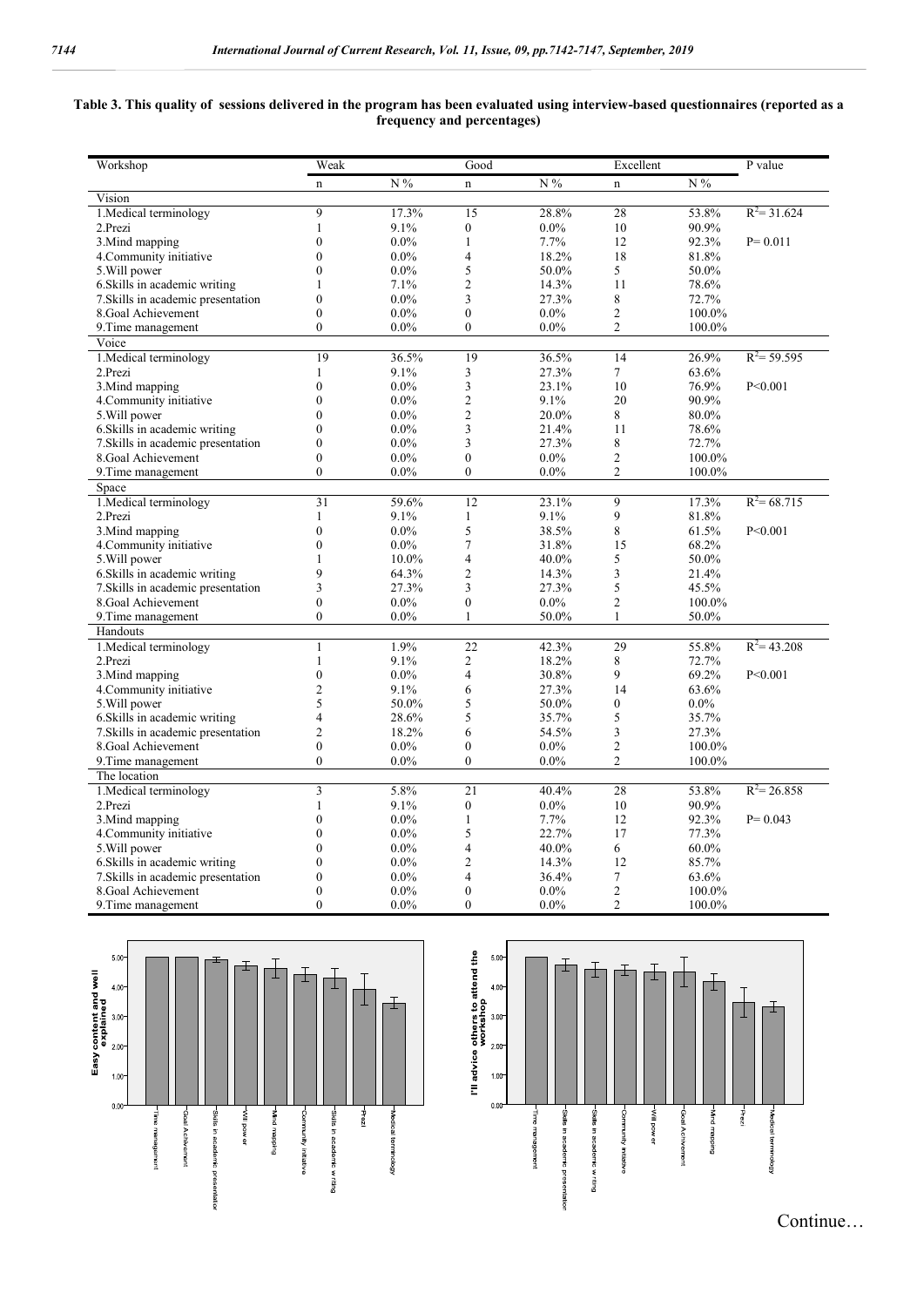

**Figure 1. The quality of instructors delivering the sessions in the program has been evaluated using interview-based questionnaires (Data from the Likert scale was reported as mean and SE)**



**Figure 2. Difficulty Level of session associated with student preferences has been measured**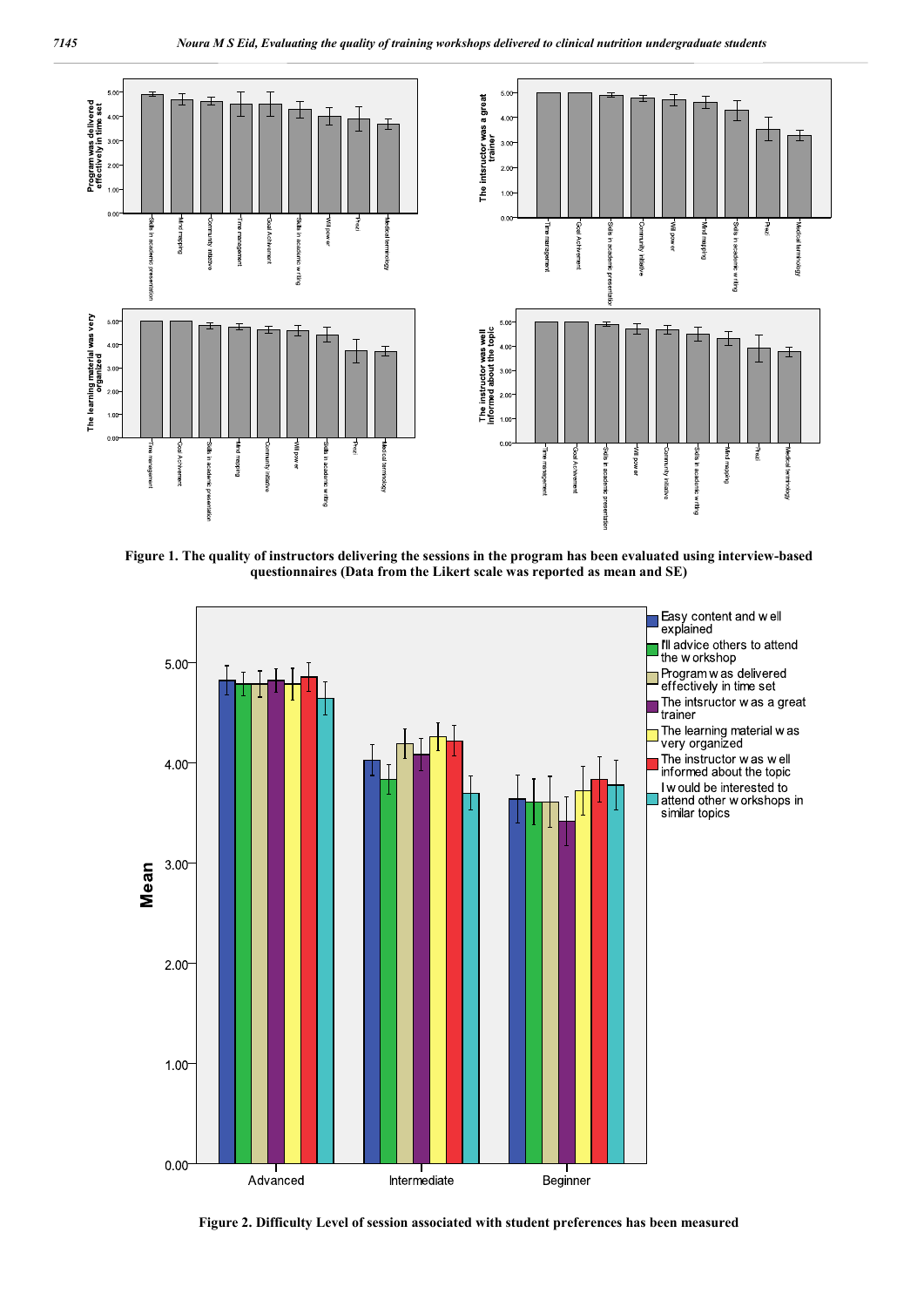In education, it is recommended that microphones be used in large auditoriums and for students with hearing problems to enhance student learning (Rekkedal, 2014). With regards to space and location, the literature showed that they play a major role in the session quality and student participation. Some teachers tend to take their students outdoors to green spaces rather than stay inside buildings (Bentsen, 2013). Evaluation techniques vary from formative to summative, where data collection and analysis differ too (Biggs, 2011). Most instructors use evaluation methods, however, only a few reflect and improve their teaching strategies (Golding, 2016). In our findings, we used the evaluation throughout the year to improve the session quality regarding voice, vision and classrooms. It was observed that the courses following Medical Terminology improved with regards to session quality. However, one of the main limitations is the low number of attendees and variations between courses. We also evaluated the instructors' quality of course delivery, noting that most of our instructors are beginners who are giving their courses for the first time. In agreement with our findings on session quality, we noticed that the Medical Terminology course was significantly less desired to be advice to other students, not as easy as the other courses, and the instructor was not as strong as the others. Having an excellent teacher to deliver a course is crucial in learning, which is mainly measured by outcomes and assessment methods (Wood, 2017). This did not agree with our study design; we focused on the teachers' ability to teach not the outcome of the session. We developed this approach to create a database of great instructors for our future courses. Another interesting finding was that students tend to like the course more when it was more advanced, which was showed to be statistically significant. This happened with Biggs (2003) when he discovered the "Constructive Alignment" theory; it was based on a story of his students who were studying how to apply psychology in teaching. Biggs used to request straight forward assignments, however, then he asked his students to provide evidence of how to apply psychology in teaching in the form of a portfolio based on experience rather than a written theoretical assignment. Surprisingly, students gave Biggs the best teacher evaluation feedback (Biggs, 2018).

#### **Conclusion**

This study provided preliminary results regarding the session quality Tanmi a provides to FAMS students. The findings show that the courses were of lower quality at the start of the programme and improvements were seen in the later courses, particularly with regards to the classroom and technical limitations. In addition, courses at a higher level of difficulty were reported to be more desired by students. Future studies will cover the impact and effectiveness of the Tanmia programme on students' achievements in class and teachers' teaching strategies, where different measurements will be applied. We aim to continue our work and dedication to the faculty to support our students, by providing courses and empowering the instructors to be better teachers

**Fund:** This research did not receive any specific grant from funding agencies in the public, commercial, or not-for-profit sectors.

**Acknowledgments:** I would like to express my sincere appreciation to Tanmia team; Firstly, my mentor Mr Salim Alkully for his guidance and support. In addition to the outstanding students helping in making the program happen at the Faculty of Applied Medical Sciences, Ms. Rawan Al

Zahrani, Ms NoufAlshadadi, Ms Asmaa Kabli, Ms Shaymaa Gari, and Ms Rifalazrae.

### **REFERENCES**

- Bell, S. 2010. Project-Based Learning for the 21st Century: Skills for the Future. The Clearing House: A Journal of Educational Strategies, Issues and Ideas. 83(2): p. 39-43.
- Bentsen, P., J. Schipperijn, and F.S. Jensen, Green Space as Classroom: Outdoor School Teachers' Use, Preferences and Ecostrategies. Landsc Res, 2013. 38(5): p. 561-575.
- Biggs, J., Tang, C. 2011. Teaching for Quality Learning at University ed. F. Education.: Society for Research into Higher Education & Open University Press.
- Biggs, J.A. 2018. Academic. Available from: http://www.johnbiggs.com.au/academic/constructivealignment/.
- Booth, J., S. Collins, and A. Hammond†, Considered evaluation of clinical placements in a new medical school. Assess Eval High Educ, 2009. 34(1): p. 17-29.
- Bryson, C. 2016. Engagement through partnership: students as partners in learning and teaching in higher education. Int J Acad Dev 21(1): p. 84-86.
- Canboy, B. et al. 2016. 'Module 9': a new course to help students develop interdisciplinary projects using the framework of experiential learning theory. Innov Educ Teach Int, 53(4): p. 445-457.
- Chatterjee-Padmanabhan, M. and W. Nielsen, 2018. Preparing to cross the research proposal threshold: A case study of two international doctoral students. Innov Educ Teach Int,. 55(4): p. 417-424.
- Clark, C., abd Davis Kenaley, B. 2011. Faculty empowerment of students to foster civility in nursing education: A merging of two conceptual models. Nurs Outlook. 59(3): p. 158-165.
- Dawson, R.O. 1986. Get Thee to an Atelier! A Case Study of the Design and Organization of a Computer Workshop. PLET. 23(3): p. 274-278.
- Eid, N.M.S. 2015. The Teaching and Continuous Learning Development Unit. Available from: https://fams.kau.edu.sa/Pages-organizational.aspx.
- Golding, C. and Adam, L. 2016. Evaluate to improve: useful approaches to student evaluation. Assess Eval High Educ, 41(1): p. 1-14.
- IMAS. Instructional Designer 2018; Available from: http://cglobalc.com/?AspxAutoDetectCookieSupport=1.
- Jahnke, I., T. Haertel, and J. Wildt, 2017. Teachers' conceptions of student creativity in higher education. Innov Educ Teach Int., 54(1): p. 87-95.
- Kandlbinder, P. 2014. Constructive alignment in university teaching. HERDSA news. 36(3).
- Lai, M.M., et al. 2009. Effectiveness, Teaching, and Assessments: Survey Evidence from Finance Courses. J Edu Bus 85(1): p. 21-29.
- Library. Study advice Video turotials. 2019; Available from: https://www.reading.ac.uk/library/study-advice/guides/libsa-videos.aspx?#essayvideos.
- Mason, A. and Hickman, J. 2019. Students supporting students on the PhD journey: An evaluation of a mentoring scheme for international doctoral students. Innov Educ Teach Int, 56(1): p. 88-98.
- Office, N.S. 2017. The National Commission for Academic Accreditation and Assessment. Available from: https://www.moe.gov.sa/ar/about/Institutions/Pages/acade mic-accreditation.aspx.